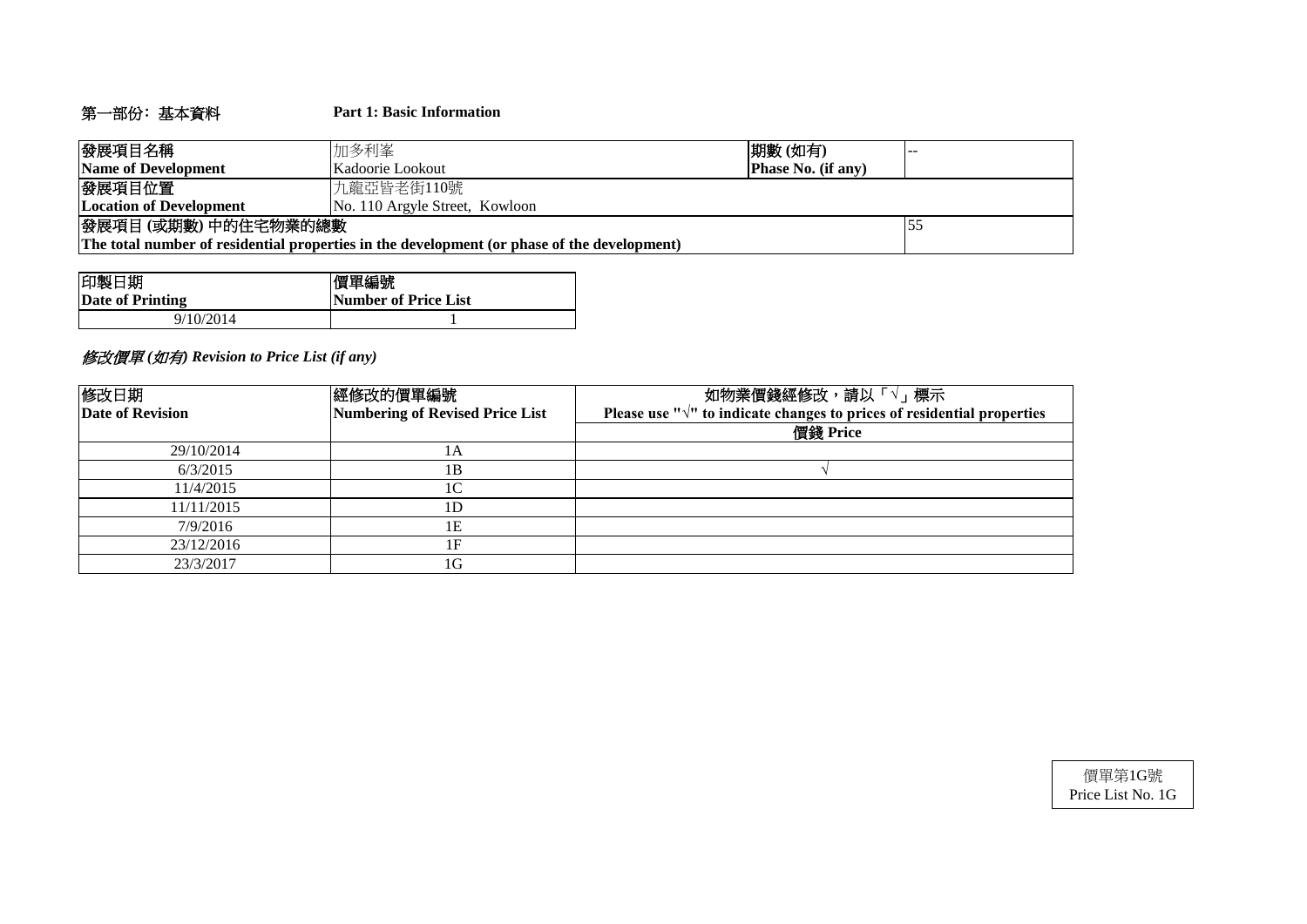# 第二部份﹕面積及售價資料 **Part 2: Information on Area and Price**

|              | 物業的描述<br><b>Description of</b><br><b>Residential</b><br><b>Property</b> | 實用面積<br>(包括露台,工作平台及陽台(如有)<br>平方米(平方呎)                                                       | 售價<br>$\overline{(\overline{\pi})}$ | 實用面積<br>每平方米/呎售價<br>元,每平方米<br>(元,每平方/呎)                    | 其他指明項目的面積(不計算入實用面積)<br>Area of other specified items (Not included in the Saleable Area)<br>平方米(平方呎)<br>sq. metre (sq.ft.) |               |                             |                            |                          |                          |       |                  |                |       |
|--------------|-------------------------------------------------------------------------|---------------------------------------------------------------------------------------------|-------------------------------------|------------------------------------------------------------|----------------------------------------------------------------------------------------------------------------------------|---------------|-----------------------------|----------------------------|--------------------------|--------------------------|-------|------------------|----------------|-------|
| 樓層           | 單位                                                                      | <b>Saleable Area</b>                                                                        | <b>Price</b>                        | <b>Unit Rate of</b>                                        | 空調機房                                                                                                                       | 窗台            | 閣樓                          | 平台                         | 花園                       | 停車位                      | 天台    | 梯屋               | 前庭             | 庭院    |
| <b>Floor</b> | Unit                                                                    | (including Balcony, Utility Platform and Verandah, if any)<br>sq. metre (sq. ft.)           | $\left( \text{\$}\right)$           | <b>Saleable Area</b><br>\$ per sq. metre<br>\$per sq. ft.) | Air-<br>conditioning<br>plant room                                                                                         | Bay<br>window |                             | Cockloft   Flat roof       | Garden                   | Parking<br>space         | Roof  | <b>Stairhood</b> | <b>Terrace</b> | Yard  |
|              | $\mathbf C$                                                             | (533)<br>49.476<br>2.000<br>(22);<br>露台 Balcony:<br>0.000<br>工作平台 Utility Platform:<br>(0)  | 10,728,000                          | 216,832<br>(20, 128)                                       | $-$                                                                                                                        | 2.450<br>(26) | $  \,$                      | $---$                      | $\overline{\phantom{a}}$ | $---$                    | $---$ | $- -$            | $--$           | $---$ |
|              |                                                                         | (919)<br>85.419<br>2.450<br>露台 Balcony:<br>(26);                                            | 22,328,000                          | 261,394<br>(24,296)                                        | $\mathcal{L}_{\mathcal{L}}$                                                                                                | 1.941<br>(21) | $\sim$                      | $--$                       | $--$                     | $---$                    | $---$ | $--$             | $---$          | $--$  |
| 8            | $A^*$                                                                   | 1.500<br>工作平台 Utility Platform:<br>(16)                                                     | 19,258,000                          | 225,453<br>(20,955)                                        |                                                                                                                            |               |                             |                            |                          |                          |       |                  |                |       |
| 8            | $B^*$                                                                   | 89.221<br>(960)<br>2.500<br>(27);<br>露台 Balcony:<br>1.500<br>工作平台 Utility Platform:<br>(16) | 23,480,000<br>20,252,000            | 263,167<br>(24, 458)<br>226,987                            | $\mathcal{L}_{\mathcal{L}}$                                                                                                | 2.563<br>(28) | $--$                        | $--$                       | $--$                     | $\overline{\phantom{a}}$ | $---$ | $--$             | $--$           | $--$  |
|              |                                                                         | 49.476                                                                                      | 10,838,000                          | (21,096)<br>219,056                                        |                                                                                                                            | 2.450         |                             |                            |                          |                          |       |                  |                |       |
| 8            | $\mathsf{C}$                                                            | (533)<br>2.000<br>(22);<br>露台 Balcony:<br>工作平台 Utility Platform:<br>0.000<br>(0)            |                                     | (20, 334)                                                  | $--$                                                                                                                       | (26)          | $--$                        | $--$                       | $--$                     | $\overline{\phantom{a}}$ | $--$  | $---$            | $--$           | $---$ |
| 9            | $A^*$                                                                   | (919)<br>85.419<br>露台 Balcony:<br>2.450<br>(26);<br>工作平台 Utility Platform:<br>1.500<br>(16) | 22,573,000<br>19,470,000            | 264,262<br>(24, 563)<br>227,935<br>(21, 186)               | $- -$                                                                                                                      | 1.941<br>(21) | $  \,$                      | $--$                       | $--$                     | $--$                     | $-$   | $---$            | $---$          | $---$ |
| $\mathsf{Q}$ | $B^*$                                                                   | 89.221<br>(960)<br>2.500<br>(27);<br>露台 Balcony:                                            | 23,748,000                          | 266,171<br>(24, 738)                                       | $--$                                                                                                                       | 2.563<br>(28) | $--$                        | $--$                       | $\qquad \qquad -$        | $--$                     | $---$ | $--$             | $--$           | $--$  |
|              |                                                                         | 工作平台 Utility Platform: 1.500 (16)                                                           | 20,483,000                          | 229,576<br>(21, 336)                                       |                                                                                                                            |               |                             |                            |                          |                          |       |                  |                |       |
| 9            | $\mathcal{C}$                                                           | 49.476<br>(533)<br>露台 Balcony:<br>2.000<br>(22);<br>工作平台 Utility Platform:<br>0.000<br>(0)  | 10,953,000                          | 221,380<br>(20, 550)                                       | $- -$                                                                                                                      | 2.450<br>(26) | $\mathcal{L}_{\mathcal{F}}$ | $--$                       | $\qquad \qquad -$        | $--$                     | $---$ | $--$             | $--$           | $--$  |
| 10           | $\mathcal{C}$                                                           | (533)<br>49.476<br>露台 Balcony:<br>2.000<br>(22);<br>0.000<br>工作平台 Utility Platform:<br>(0)  | 11,058,000                          | 223,502<br>(20, 747)                                       | $- -$                                                                                                                      | 2.450<br>(26) | $\overline{\phantom{a}}$    | $ \!-$                     | $\overline{\phantom{a}}$ | $\overline{\phantom{a}}$ | $---$ | $- -$            | $- -$          | $--$  |
| 11           | $A^*$                                                                   | 85.419<br>(919)<br>露台 Balcony:<br>2.450<br>(26);<br>工作平台 Utility Platform:<br>1.500<br>(16) | 23,528,000                          | 275,442<br>(25,602)                                        | $\overline{\phantom{a}}$                                                                                                   | 1.941<br>(21) | $\mathcal{L}_{\mathcal{L}}$ | $\mathcal{L}(\mathcal{L})$ | $\rightarrow$            | $ -$                     | $--$  | $--$             | $--$           | $--$  |
| 11           | $B^*$                                                                   | 89.221<br>(960)<br>露台 Balcony:<br>2.500<br>(27);<br>工作平台 Utility Platform:<br>1.500<br>(16) | 24,268,000<br>20,932,000            | 271,999<br>(25,279)<br>234,608<br>(21, 804)                | $- -$                                                                                                                      | 2.563<br>(28) | $\mathcal{L}_{\mathcal{L}}$ | $\overline{\phantom{m}}$   | $\rightarrow$            | $\overline{\phantom{m}}$ | $---$ | $- -$            | $--$           | $---$ |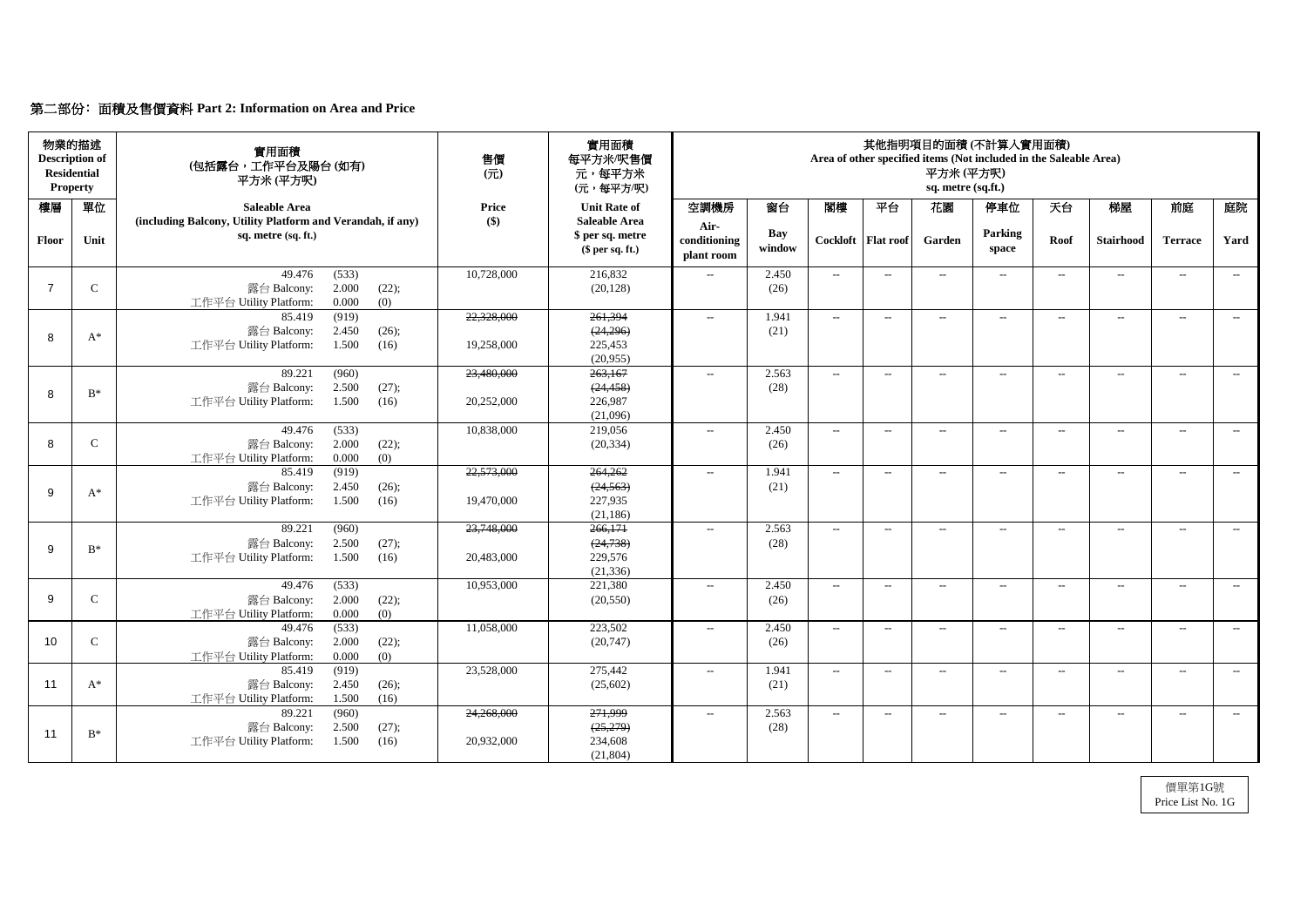# 第二部份﹕面積及售價資料 **Part 2: Information on Area and Price**

| <b>Residential</b> | 物業的描述<br><b>Description of</b><br><b>Property</b> | 實用面積<br>(包括露台,工作平台及陽台(如有)<br>平方米(平方呎)                                                       | 售價<br>$($ $\overrightarrow{\pi}$ $)$ | 實用面積<br>每平方米/呎售價<br>元,每平方米<br>(元,每平方/呎)                    | 其他指明項目的面積(不計算入實用面積)<br>Area of other specified items (Not included in the Saleable Area)<br>平方米(平方呎)<br>sq. metre (sq.ft.) |                      |                          |                      |                          |                          |       |                   |                |       |
|--------------------|---------------------------------------------------|---------------------------------------------------------------------------------------------|--------------------------------------|------------------------------------------------------------|----------------------------------------------------------------------------------------------------------------------------|----------------------|--------------------------|----------------------|--------------------------|--------------------------|-------|-------------------|----------------|-------|
| 樓層                 | 單位                                                | <b>Saleable Area</b>                                                                        | <b>Price</b>                         | <b>Unit Rate of</b>                                        | 空調機房                                                                                                                       | 窗台                   | 閣樓                       | 平台                   | 花園                       | 停車位                      | 天台    | 梯屋                | 前庭             | 庭院    |
| Floor              | Unit                                              | (including Balcony, Utility Platform and Verandah, if any)<br>sq. metre (sq. ft.)           | $\left( \text{\$}\right)$            | <b>Saleable Area</b><br>\$ per sq. metre<br>\$per sq. ft.) | Air-<br>conditioning<br>plant room                                                                                         | <b>Bay</b><br>window |                          | Cockloft   Flat roof | Garden                   | Parking<br>space         | Roof  | <b>Stairhood</b>  | <b>Terrace</b> | Yard  |
| 11                 | $\mathbf C$                                       | (533)<br>49.476<br>2.000<br>露台 Balcony:<br>(22);<br>0.000<br>(0)<br>工作平台 Utility Platform:  | 11,158,000                           | 225,523<br>(20, 934)                                       | $- -$                                                                                                                      | 2.450<br>(26)        | $--$                     | $---$                | $\overline{\phantom{a}}$ | $\overline{\phantom{a}}$ | $---$ | $--$              | $--$           | $---$ |
| 12                 | $B^*$                                             | (960)<br>89.221<br>2.500<br>(27);<br>露台 Balcony:<br>工作平台 Utility Platform:<br>1.500<br>(16) | 24,550,000<br>21,175,000             | 275,159<br>(25, 573)<br>237,332<br>(22,057)                | $\mathcal{L}_{\mathcal{L}}$                                                                                                | 2.563<br>(28)        | $--$                     | $--$                 | $--$                     | $\overline{\phantom{a}}$ | $---$ | $--$              | $--$           | $--$  |
| 12                 | $\mathbf C$                                       | 49.476<br>(533)<br>2.000<br>(22);<br>露台 Balcony:<br>工作平台 Utility Platform:<br>0.000<br>(0)  | 11,258,000                           | 227,545<br>(21, 122)                                       | $--$                                                                                                                       | 2.450<br>(26)        | $\overline{\phantom{a}}$ | $--$                 | $--$                     | $--$                     | $---$ | $--$              | $--$           | $--$  |
| 15                 | $\mathsf{C}$                                      | 49.476<br>(533)<br>2.000<br>露台 Balcony:<br>(22);<br>0.000<br>(0)<br>工作平台 Utility Platform:  | 11,363,000                           | 229,667<br>(21,319)                                        | $- -$                                                                                                                      | 2.450<br>(26)        | $--$                     | $--$                 | $\qquad \qquad -$        | $---$                    | $---$ | $\qquad \qquad -$ | $--$           | $---$ |
| 16                 | $A^*$                                             | (919)<br>85.419<br>露台 Balcony:<br>2.450<br>(26);<br>工作平台 Utility Platform:<br>1.500<br>(16) | 24,368,000                           | 285,276<br>(26,516)                                        | $--$                                                                                                                       | 1.941<br>(21)        | $\sim$                   | $--$                 | $\qquad \qquad -$        | $--$                     | $---$ | $\qquad \qquad -$ | $--$           | $--$  |
| 16                 | $\mathbf C$                                       | (533)<br>49.476<br>2.000<br>(22);<br>露台 Balcony:<br>0.000<br>(0)<br>工作平台 Utility Platform:  | 11,463,000                           | 231,688<br>(21,507)                                        | $- -$                                                                                                                      | 2.450<br>(26)        | $--$                     | $--$                 | $\overline{\phantom{a}}$ | $--$                     | $--$  | $ -$              | $--$           | $--$  |
| 17                 | $B^*$                                             | 89.221<br>(960)<br>露台 Balcony:<br>2.500<br>(27);<br>工作平台 Utility Platform:<br>1.500<br>(16) | 25,328,000<br>21,846,000             | 283,879<br>(26, 383)<br>244,853<br>(22, 756)               | $--$                                                                                                                       | 2.563<br>(28)        | $\sim$                   | $--$                 | $--$                     | $--$                     | $---$ | $--$              | $--$           | $--$  |
| 17                 | $\mathsf{C}$                                      | 49.476<br>(533)<br>2.000<br>露台 Balcony:<br>(22);<br>工作平台 Utility Platform:<br>0.000<br>(0)  | 11,568,000                           | 233,810<br>(21,704)                                        | $- -$                                                                                                                      | 2.450<br>(26)        | $--$                     | $--$                 | $\overline{\phantom{a}}$ | $---$                    | $--$  | $--$              | $--$           | $--$  |
| 18                 | $A^*$                                             | 85.419<br>(919)<br>2.450<br>露台 Balcony:<br>(26);<br>工作平台 Utility Platform:<br>1.500<br>(16) | 24,958,000                           | 292,183<br>(27, 158)                                       | $- -$                                                                                                                      | 1.941<br>(21)        | $--$                     | $--$                 | --                       | $\hspace{0.05cm} \ldots$ | $---$ | $--$              | $--$           | $--$  |
| 18                 | $\mathrm{B}^*$                                    | (960)<br>89.221<br>露台 Balcony:<br>2.500<br>(27);<br>工作平台 Utility Platform:<br>1.500<br>(16) | 25,713,000<br>22,178,000             | 288,194<br>(26, 784)<br>248,574<br>(23,102)                | $- -$                                                                                                                      | 2.563<br>(28)        | $--$                     | $--$                 | $--$                     | $\hspace{0.05cm} \ldots$ | $--$  | $--$              | $--$           | $--$  |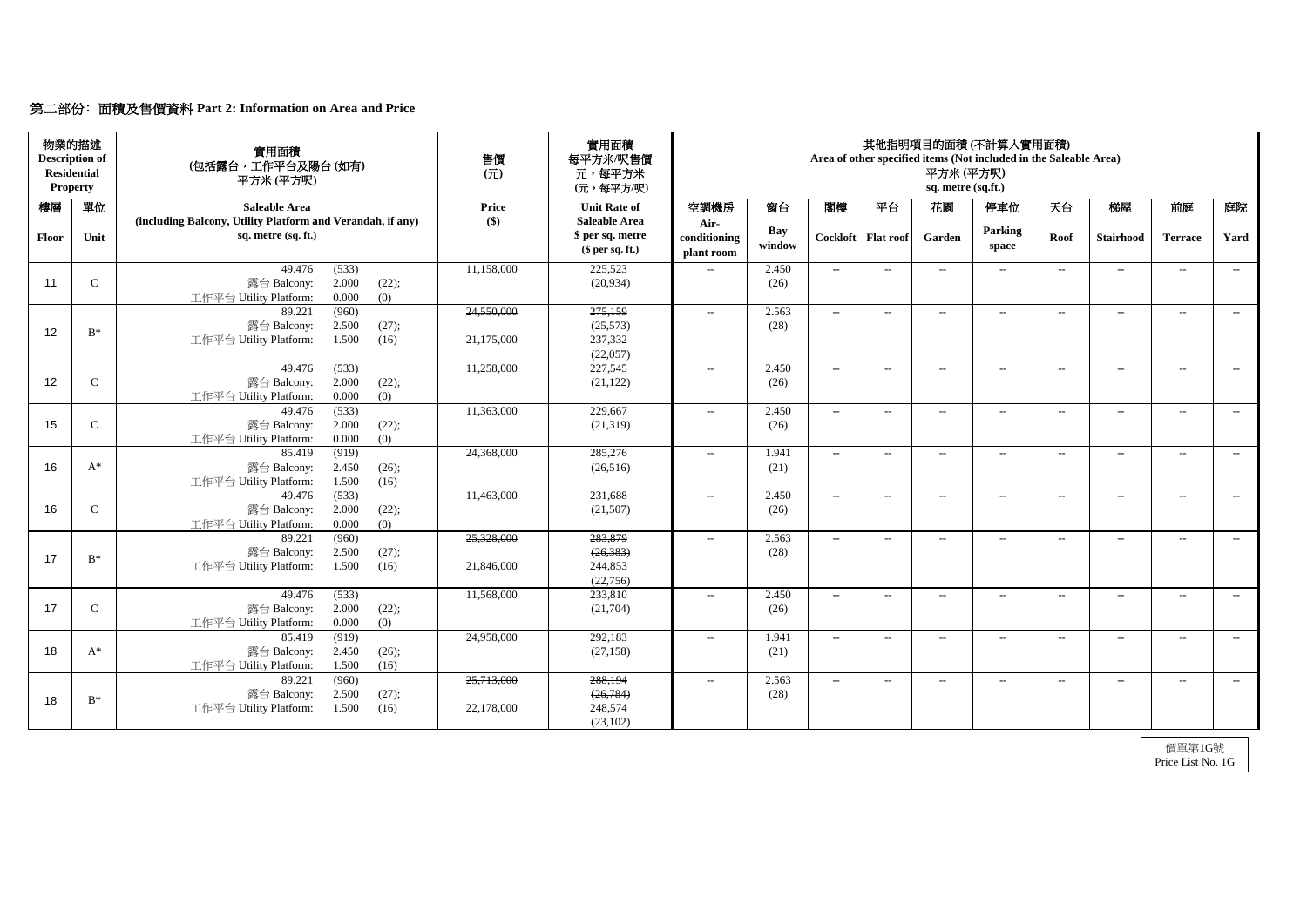# 第二部份﹕面積及售價資料 **Part 2: Information on Area and Price**

| <b>Residential</b> | 物業的描述<br><b>Description of</b><br><b>Property</b> | 實用面積<br>(包括露台,工作平台及陽台(如有)<br>平方米 (平方呎)                                            | 售價<br>$($ $\overrightarrow{\pi}$ $)$ | 實用面積<br>每平方米/呎售價<br>元,每平方米<br>(元,每平方/呎)                    | 其他指明項目的面積(不計算入實用面積)<br>Area of other specified items (Not included in the Saleable Area)<br>平方米(平方呎)<br>sq. metre (sq.ft.) |                      |        |                      |                          |                          |        |                   |                          |       |
|--------------------|---------------------------------------------------|-----------------------------------------------------------------------------------|--------------------------------------|------------------------------------------------------------|----------------------------------------------------------------------------------------------------------------------------|----------------------|--------|----------------------|--------------------------|--------------------------|--------|-------------------|--------------------------|-------|
| 樓層                 | 單位                                                | <b>Saleable Area</b>                                                              | <b>Price</b>                         | <b>Unit Rate of</b>                                        | 空調機房                                                                                                                       | 窗台                   | 閣樓     | 平台                   | 花園                       | 停車位                      | 天台     | 梯屋                | 前庭                       | 庭院    |
| <b>Floor</b>       | Unit                                              | (including Balcony, Utility Platform and Verandah, if any)<br>sq. metre (sq. ft.) | $\left( \text{\$}\right)$            | <b>Saleable Area</b><br>\$ per sq. metre<br>\$per sq. ft.) | Air-<br>conditioning<br>plant room                                                                                         | <b>Bay</b><br>window |        | Cockloft   Flat roof | Garden                   | Parking<br>space         | Roof   | <b>Stairhood</b>  | <b>Terrace</b>           | Yard  |
|                    |                                                   | 49.476<br>(533)                                                                   | 11,758,000                           | 237,651                                                    | $- -$                                                                                                                      | 2.450                | $--$   | $--$                 | $\qquad \qquad -$        | $--$                     | $---$  | $\qquad \qquad -$ | $--$                     | $---$ |
| 18                 | $\mathbf C$                                       | 2.000<br>露台 Balcony:<br>(22);<br>0.000<br>工作平台 Utility Platform:<br>(0)           |                                      | (22,060)                                                   |                                                                                                                            | (26)                 |        |                      |                          |                          |        |                   |                          |       |
|                    |                                                   | (533)<br>49.476                                                                   | 11,768,000                           | 237,853                                                    | $\mathcal{L}_{\mathcal{L}}$                                                                                                | 2.450                | $--$   | $--$                 | $--$                     | $ -$                     | $---$  | $---$             | $--$                     | $--$  |
| 19                 | $\mathbf C$                                       | 2.000<br>(22);<br>露台 Balcony:                                                     |                                      | (22,079)                                                   |                                                                                                                            | (26)                 |        |                      |                          |                          |        |                   |                          |       |
|                    |                                                   | 工作平台 Utility Platform:<br>0.000<br>(0)                                            |                                      |                                                            |                                                                                                                            |                      |        |                      |                          |                          |        |                   |                          |       |
|                    |                                                   | (919)<br>85.419                                                                   | 25,193,000                           | 294,934                                                    | $- -$                                                                                                                      | 1.941                | $--$   | $---$                | $--$                     | $\overline{\phantom{a}}$ | $--$   | $\qquad \qquad -$ | $--$                     | $--$  |
| 20                 | $A^*$                                             | 露台 Balcony:<br>2.450<br>(26);                                                     |                                      | (27, 413)                                                  |                                                                                                                            | (21)                 |        |                      |                          |                          |        |                   |                          |       |
|                    |                                                   | 1.500<br>工作平台 Utility Platform:<br>(16)                                           | 21,729,000                           | 254,381<br>(23, 644)                                       |                                                                                                                            |                      |        |                      |                          |                          |        |                   |                          |       |
|                    |                                                   | (533)<br>49.476                                                                   | 11,883,000                           | 240,177                                                    | $- -$                                                                                                                      | 2.450                | $--$   | $-$                  | $-$                      | $---$                    | $-$    | $---$             | $---$                    | $---$ |
| 20                 | $\mathbf C$                                       | 露台 Balcony:<br>2.000<br>(22);                                                     |                                      | (22, 295)                                                  |                                                                                                                            | (26)                 |        |                      |                          |                          |        |                   |                          |       |
|                    |                                                   | (0)<br>0.000<br>工作平台 Utility Platform:                                            |                                      |                                                            |                                                                                                                            |                      |        |                      |                          |                          |        |                   |                          |       |
|                    |                                                   | (919)<br>85.419                                                                   | 25,428,000                           | 297,686                                                    | $--$                                                                                                                       | 1.941                | $--$   | $---$                | $--$                     | $--$                     | $--$   | $\qquad \qquad -$ | $--$                     | $---$ |
| 21                 | $A^*$                                             | 2.450<br>(26);<br>露台 Balcony:                                                     |                                      | (27,669)                                                   |                                                                                                                            | (21)                 |        |                      |                          |                          |        |                   |                          |       |
|                    |                                                   | 1.500<br>(16)<br>工作平台 Utility Platform:                                           |                                      |                                                            |                                                                                                                            |                      |        |                      |                          |                          |        |                   |                          |       |
|                    |                                                   | (960)<br>89.221                                                                   | 26,120,000                           | 292,756                                                    | $--$                                                                                                                       | 2.563                | $--$   | $--$                 | $--$                     | $--$                     | $--$   | $---$             | $--$                     | $---$ |
| 21                 | $B^*$                                             | 2.500<br>露台 Balcony:<br>(27);                                                     |                                      | (27,208)                                                   |                                                                                                                            | (28)                 |        |                      |                          |                          |        |                   |                          |       |
|                    |                                                   | 工作平台 Utility Platform:<br>1.500<br>(16)                                           | 22,529,000                           | 252,508                                                    |                                                                                                                            |                      |        |                      |                          |                          |        |                   |                          |       |
|                    |                                                   | 49.476<br>(533)                                                                   | 11,998,000                           | (23, 468)<br>242,501                                       | $- -$                                                                                                                      | 2.450                | $-$    | $--$                 | $\rightarrow$            | $--$                     | $--$   | $\qquad \qquad -$ | $\overline{\phantom{a}}$ | $--$  |
| 21                 | $\mathbf C$                                       | 2.000<br>露台 Balcony:<br>(22);                                                     |                                      | (22,510)                                                   |                                                                                                                            | (26)                 |        |                      |                          |                          |        |                   |                          |       |
|                    |                                                   | 0.000<br>工作平台 Utility Platform:<br>(0)                                            |                                      |                                                            |                                                                                                                            |                      |        |                      |                          |                          |        |                   |                          |       |
|                    |                                                   | 49.476<br>(533)                                                                   | 12,108,000                           | 244,725                                                    | $--$                                                                                                                       | 2.450                | $  \,$ | $--$                 | $\overline{\phantom{a}}$ | $---$                    | $- \,$ | $--$              | $--$                     | $--$  |
| 22                 | $\mathsf{C}$                                      | 露台 Balcony:<br>2.000<br>(22);                                                     |                                      | (22, 717)                                                  |                                                                                                                            | (26)                 |        |                      |                          |                          |        |                   |                          |       |
|                    |                                                   | 0.000<br>工作平台 Utility Platform:<br>(0)                                            |                                      |                                                            |                                                                                                                            |                      |        |                      |                          |                          |        |                   |                          |       |
|                    |                                                   | 49.476<br>(533)                                                                   | 12,279,000                           | 248,181                                                    | $- -$                                                                                                                      | 2.450                | $--$   | $--$                 | $\qquad \qquad -$        | $--$                     | $---$  | $--$              | $--$                     | $--$  |
| 23                 | $\mathsf{C}$                                      | 露台 Balcony:<br>2.000<br>(22);                                                     |                                      | (23,038)                                                   |                                                                                                                            | (26)                 |        |                      |                          |                          |        |                   |                          |       |
|                    |                                                   | 0.000<br>工作平台 Utility Platform:<br>(0)                                            |                                      |                                                            |                                                                                                                            |                      |        |                      |                          |                          |        |                   |                          |       |
|                    |                                                   | (529)<br>49.141                                                                   | 12,428,000                           | 252,905                                                    | $- -$                                                                                                                      | 2.450                | $\sim$ | $--$                 | $--$                     | $--$                     | $--$   | $--$              | $--$                     | $--$  |
| 25                 | $\mathsf{C}$                                      | 2.000<br>(22);<br>露台 Balcony:                                                     |                                      | (23, 493)                                                  |                                                                                                                            | (26)                 |        |                      |                          |                          |        |                   |                          |       |
|                    |                                                   | 工作平台 Utility Platform:<br>0.000<br>(0)                                            |                                      |                                                            |                                                                                                                            |                      |        |                      |                          |                          |        |                   |                          |       |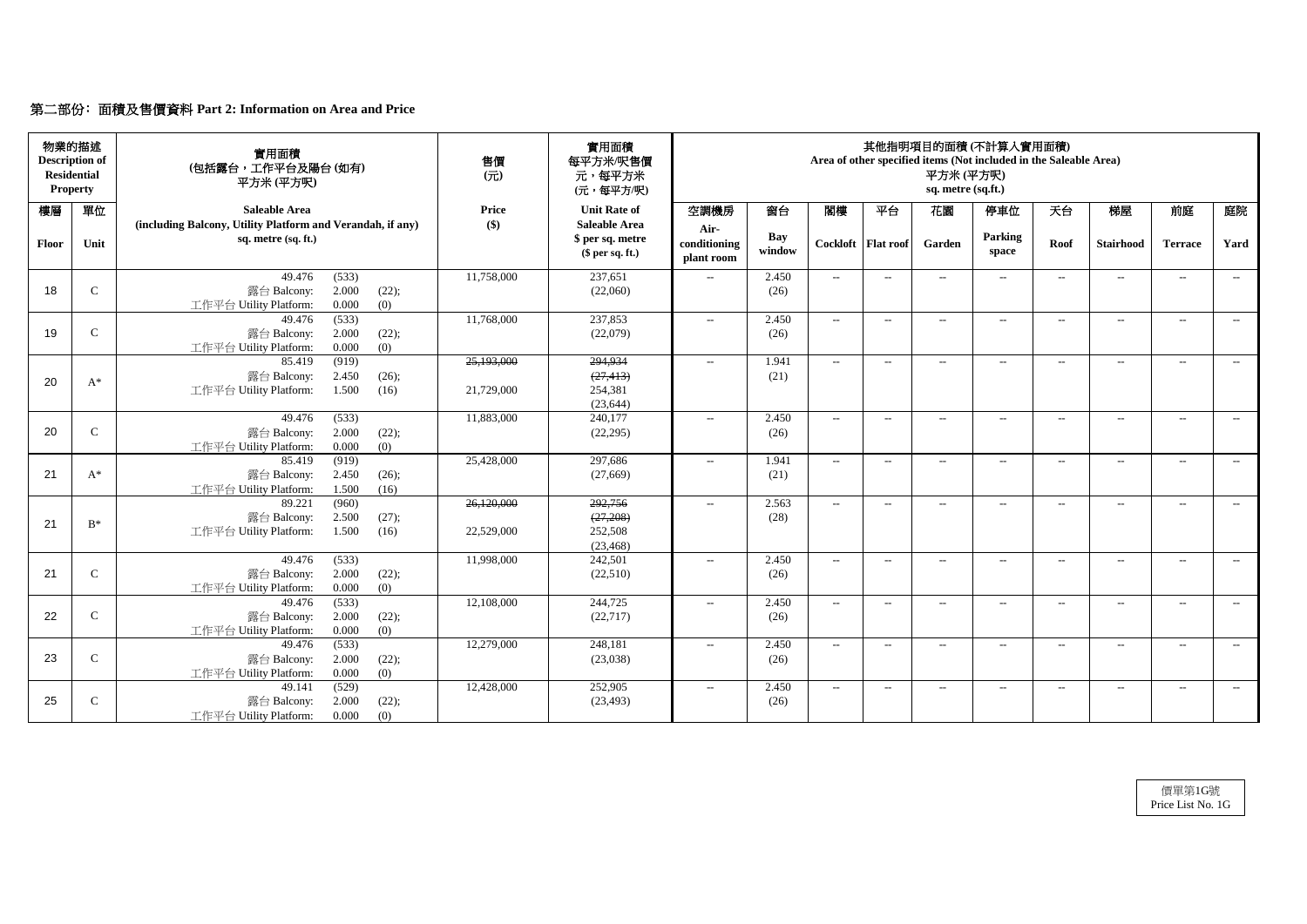### 第三部份:其他資料 **Part 3: Other Information**

for sale and purchase, the owner must execute the agreement for sale and purchase within 8 working days after that date. If a person executes an agreement for sale and purchase in respect of the residential property within 5 working days after the date on which the person enters into the preliminary agreement 如某人於某日期訂立臨時買賣合約,並於該日期後的 5 個工作日內,就有關住宅物業簽立買賣合約,則擁有人必須在該日期後的 8 個工作日内,簽立該買賣合約。

- (1) 準買家應參閱發展項目的售樓說明書,以了解該項目的資料。 Prospective purchasers are advised to refer to the sales brochure for the development for information on the development.
- (2) 根據《一手住宅物業銷售條例》第 52(1)條及第 53(2)及(3)條, - According to sections 52(1) and 53(2) and (3) of the Residential Properties (First-hand Sales) Ordinance, –

# 第 53(2)條 / Section 53(2)

# 第 53(3)條 / Section 53(3)

不得就該人沒有簽立買賣合約而針對該人提出進一步申索。 如某人於某日期訂立臨時買賣合約,但沒有於該日期後的 5 個工作日内,就有關住宅物業簽立買賣合約,則 – (i) 該臨時合約即告終止;(ii) 有關的臨時訂金即予沒收;及 (iii) 擁有人

for the failure. agreement for sale and purchase- (i) the preliminary agreement is terminated; (ii) the preliminary deposit is forfeited; and (iii) the owner does not have any further claim against the person If a person does not execute an agreement for sale and purchase in respect of the residential property within 5 working days after the date on which the person enters into the preliminary

with the owner. A preliminary deposit of 5% of the purchase price is payable by a person to the owner on entering into a preliminary agreement for sale and purchase in respect of the specified residential property

# 第 52(1)條 / Section 52(1)

在某人就指明住宅物業與擁有人訂立臨時買賣合約時,該人須向擁有人支付售價的 5%的臨時訂金。

- (3) 實用面積及屬該住宅物業其他指明項目的面積是按《一手住宅物業銷售條例》第 8 條及附表二第 2 部計算得出的。 The saleable area and area of other specified items of the residential property are calculated in accordance with section 8 and Part 2 of Schedule 2 to the Residential Properties (First-hand Sales) Ordinance.
- (4)(i) 註:於本第4節內,「售價」指本價單第二部份表中所列之價錢,而「成交金額」指臨時買賣合約及買賣合約所載之價錢(即售價經計算適用支付條款及折扣後之價錢),因應不 同支付條款及/或折扣按售價計算得出之價目,四捨五入取最近的千位數作為成交金額。

支付條款 Terms of payment

以銀行本票或支票繳付。所有本票或支票必須以香港持牌銀行所發出,抬頭必須為賣方律師行"孖士打律師行"。 買方於簽署臨時買賣合約時須繳付相等於售價5%作為臨時訂金,其中港幣\$300,000.00(如選購C單位)或港幣\$600,000.00(如選購A單位或B單位)須以銀行本票繳付,餘款將

shall be issued by a licensed bank in Hong Kong, and shall be made payable to the vendor's solicitors "MAYER BROWN JSM". HK\$600,000.00 (for Unit A or Unit B) shall be paid by a cashier order and the remaining portion of the preliminary deposit can be paid by cashier order or cheque. All cashier orders or cheques Purchasers shall pay the preliminary deposit equivalent to 5% of purchase price upon signing of the preliminary agreement for sale and purchase, of which HK\$300,000.00 (for Unit C) or

the relevant terms of payment and/or applicable discounts on the Price will be rounded to the nearest thousand to determine the Transaction Price. and purchase and the agreement for sale and purchase, i.e. the purchase price after applying the relevant terms of payment and applicable discounts on the Price. The price obtained after applying Note: In this section 4, "Price" means the price set out in the schedule in Part 2 of this price list, and "Transaction Price" means the purchase price set out in the preliminary agreement for sale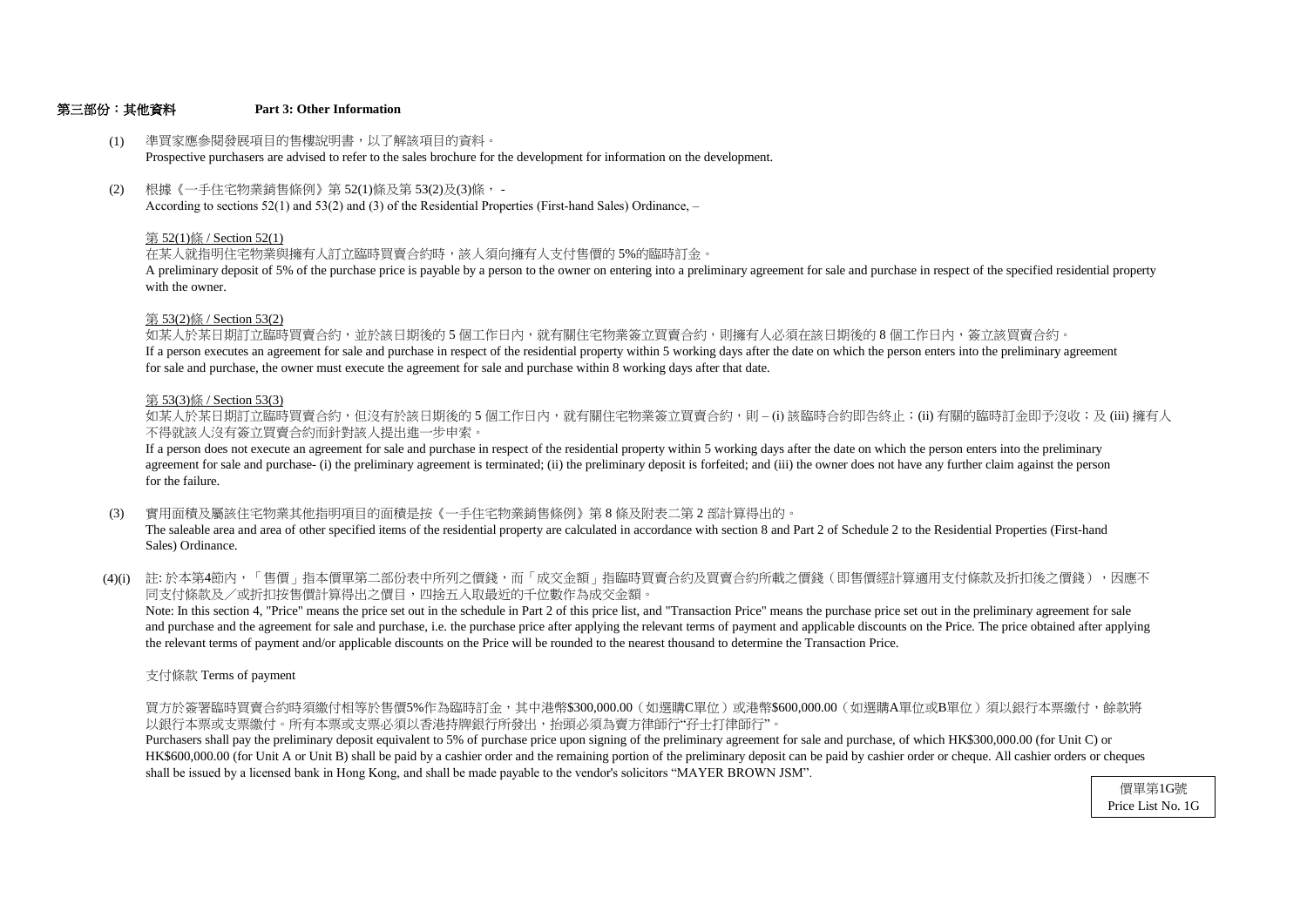# **(a) 90**天付款計劃 **–** 照售價減**3%**

**90-day Payment Plan - 3% discount from the Price**

2) 成交金額 5%( 加付訂金)於買方簽署買賣合約時繳付。 5% of the Transaction Price being Further Deposit shall be paid upon signing of the agreement for sale and purchase.

3) 成交金額 5% (加付訂金)於買方簽署買賣合約後30天內繳付。

5% of the Transaction Price being Further Deposit shall be paid within 30 days after signing of the agreement for sale and purchase.

1)成交金額5%(臨時訂金)於買方簽署臨時買賣合約時繳付,買方須於簽署臨時買賣合約的日期後5個工作日內簽署買賣合約。 5% of the Transaction Price being the Preliminary Deposit shall be paid upon signing of the preliminary agreement for sale and purchase. The agreement for sale and purchase must be signed by the Purchaser within 5 working days thereafter.

4) 成交金額 85%於買方簽署臨時買賣合約後90天內繳付。 85% of the Transaction Price shall be paid within 90 days after the Purchaser signing the preliminary agreement for sale and purchase.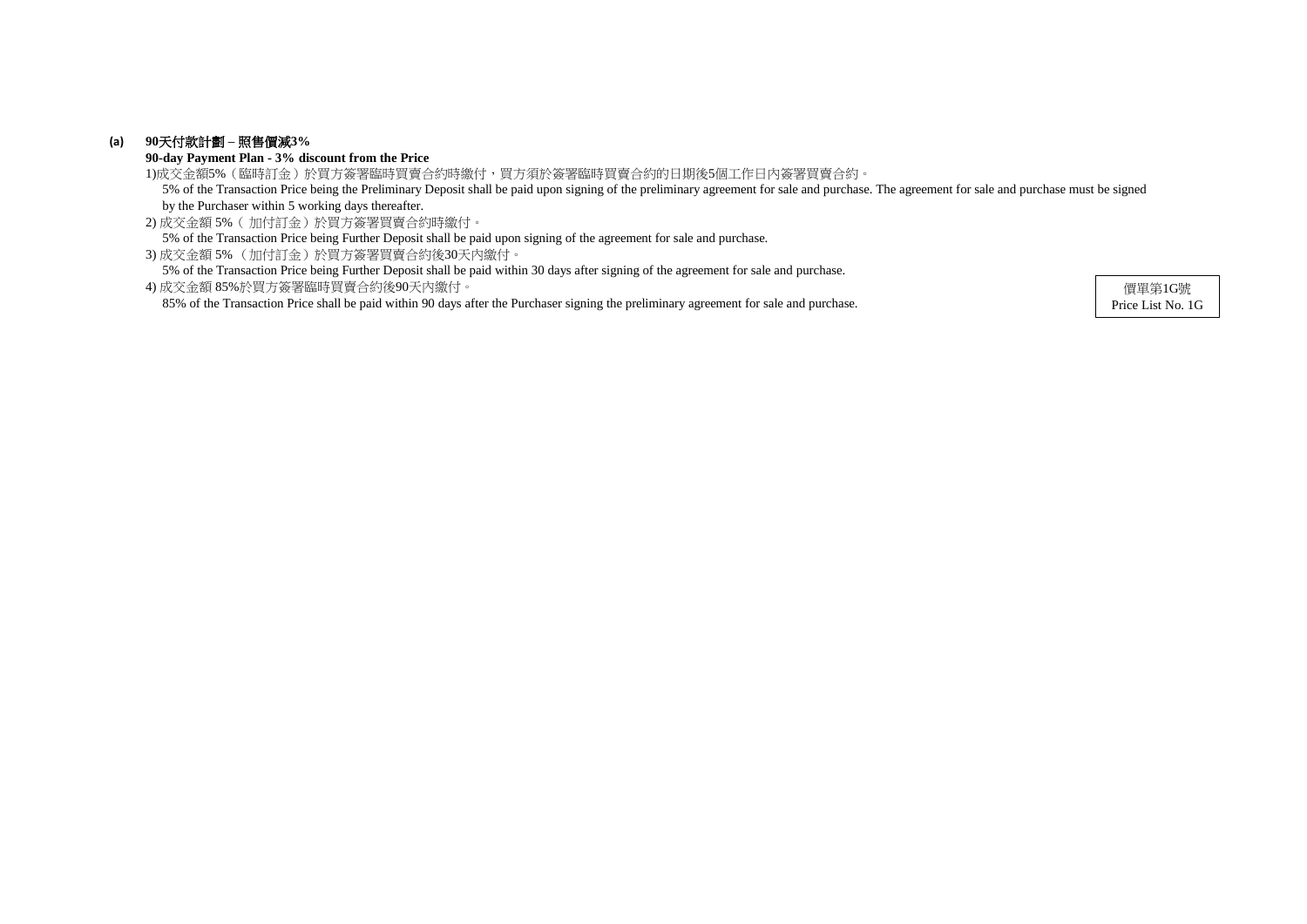# **(b)** 「升級備用按揭貸款」付款計劃 **-** 照售價

# **Advanced Mortgage Plan - the Price**

(此優惠只適用於個人買家 This offer is only applicable to purchaser(s) who is individual)

1)成交金額5%(臨時訂金)於買方簽署臨時買賣合約時繳付,買方須於簽署臨時買賣合約的日期後5個工作日內簽署買賣合約。

- 2) 成交金額 5%( 加付訂金)於買方簽署買賣合約時繳付。
- 5% of the Transaction Price being Further Deposit shall be paid upon signing of the agreement for sale and purchase.
- 3) 成交金額 5% (加付訂金)於買方簽署買賣合約後30天內繳付。
- 5% of the Transaction Price being Further Deposit shall be paid within 30 days after signing of the agreement for sale and purchase.
- 4) 成交金額 85%於買方簽署臨時買賣合約後90天內繳付。

85% of the Transaction Price shall be paid within 90 days after the Purchaser signing the preliminary agreement for sale and purchase.

# 買方可向「大鴻輝財務有限公司」或賣方相聯公司申按揭貸款以作購買有關住宅物業的融資,惟買方必需遵守下列按揭條款:

The Purchaser can apply for a mortgage loan from "Tai Hung Fai Finance Limited" or the Vendor's associated company for the purpose of financing the purchase of the relevant residential property subject to the following conditions of the mortgage:

1) 貸款額不高於樓價之85%,並以有關住宅物業的第一押記作為抵押。

Interest on the mortgage loan will be calculated at 2.75% below the Hong Kong Dollar Prime Rate (P-2.75% p.a.) (currently P=5.25%) as quoted by Bank of East Asia ("the Hong Kong Dollar Prime Rate") from time to time for the first 36 months and thereafter at the Hong Kong Dollar Prime Rate (P% p.a.) and subject to fluctuation.

The loan amount shall not exceed 85% of the Transaction Price and shall be secured by a first legal charge over the relevant residential property.

All legal documents of the mortgage shall be prepared and handled by the solicitors designated by the Vendor or its associated company and all relevant legal costs and disbursements shall be borne by the Purchaser solely.

2) 貸款年期不可超過20年。

The maximum term of repayment of the mortgage loan shall not exceed 20 years.

3) 買方須於提款日起息供分期。

Purchaser(s) will have to pay monthly instalments and interest will be accrued starting from the day of drawdown.

4) 首36個月之按揭之利率按東亞銀行不時提供之港元最優惠利率(後稱"最優惠利率")減2.75%(P-2.75% p.a.)(現時P=5.25%)計算,其後全期按最優惠利率 (P% p.a.) 計算,利率浮動。

Purchaser(s) shall complete the purchase of the residential property and fully pay the Transaction Price of the residential property irrespective of whether the mortgage loan is granted or not.

5) 貸款額、年期及利率以「大鴻輝財務有限公司」或賣方相聯公司最終決定為準。

Mortgage loan, tenor and interest rate are subject to final determination of "Tai Hung Fai Finance Limited" or the Vendor's associated company.

6) 所有按揭之法律文件必須由賣方或其相聯公司指定之律師行辦理,買方須負責支付一切有關之律師費用及雜費。

7) 賣方保留批核按揭之權利。

The Vendor reserves the right to decide whether or not to approve the mortgage loan.

8) 按揭貸款受其他條款及細則約束。

The above offers are subject to final terms and conditions.

9) 不論有關的按揭貸款獲批與否,買方仍須完成購買該住宅物業及全數繳付該住宅物業的樓價。

 5% of the Transaction Price being the Preliminary Deposit shall be paid upon signing of the preliminary agreement for sale and purchase. The agreement for sale and purchase must be signed by the Purchaser within 5 working days thereafter.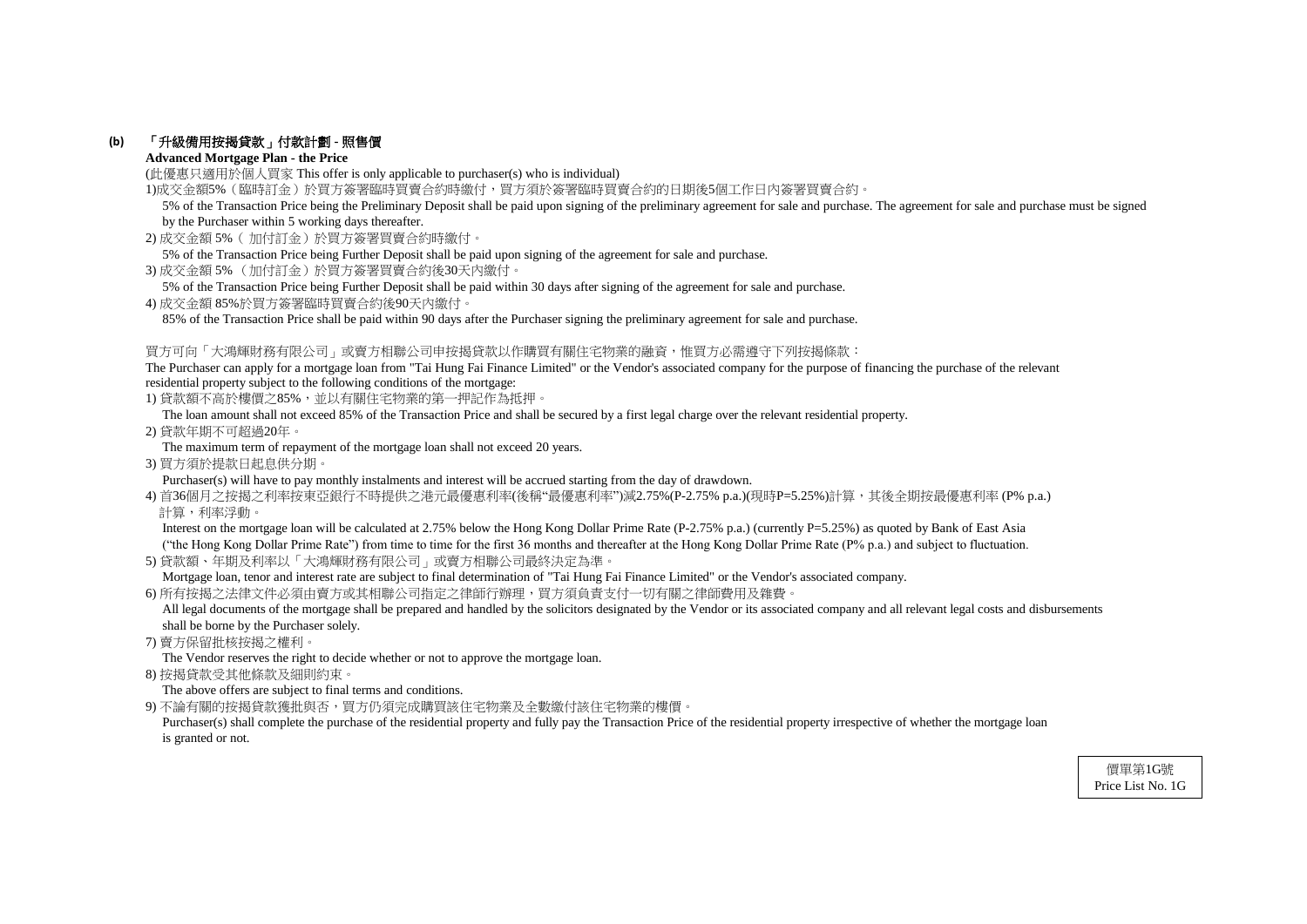- (4)(ii) 售價獲得折扣的基礎 Basis on which any discount on the Price is available
- (a) 請參閱4(i)(a)。 Please refer to 4(i)(a).
- (b) 「從價印花稅津貼」優惠 "Subsidy of Ad Valorem Stamp Duty" Benefit. 買家可獲額外4.25%售價折扣優惠作為「從價印花稅津貼」優惠。 An extra 4.25% discount from the Price would be offered to the purchasers as the "Subsidy of Ad Valorem Stamp Duty" Benefit.
- (4)(iii) 可就購買該項目中的指明住宅物業而連帶獲得的任何贈品、財務優惠或利益 Any gift, or any financial advantage or benefit, to be made available in connection with the purchase of a specified residential property in the development

如果買家購買有關住宅物業於此價單第二部份標上"\*"之單位,賣方首次發售發展項目住宅車位時將優先邀請所有該等買家按賣方公佈之售價認購一個住宅車位。買家需於賣方作 出認購邀請時賣方所訂時限決定是否購買住宅車位及簽署相關買賣合約,逾時作棄權論。此優惠視乎發展項目住宅車位供應而定,售完即止。將發展項目住宅車位要約出售與 否及何時出售,以及要約條款,概由賣方全權決定。詳情以相關交易文件條款作準。

以下贈品、財務優惠或利益由賣方提供及只適用於臨時買賣合約中列明之買方。 The following gift, financial advantage or benefit are offered by the Vendor and are applicable only to the Purchaser specified in the preliminary agreement for sale and purchase.

- (a) 請參閱4(i)(b)。 Please refer to 4(i)(b).
- (b) 住宅停車位優惠

Offer of Residential Parking Space:

When the Vendor first launches the sale of the Residential Carparking Spaces in the Development, purchasers of those residential properties marked with a "\*" in Part 2 of this price list will be invited to apply for the purchase of one such Residential Carparking Space (on such price as the Vendor prescribes) before the Residential Carparking Spaces in the Development are made available for purchase by other persons. Each such purchaser must decide whether to purchase one such Residential Carparking Space and must enter into a relevant agreement for sale and purchase within the period as prescribed by the Vendor when the Vendor makes the invitation, failing which that purchaser will be deemed to have given up the benefit. This benefit is subject to the availability of the Residential Carparking Spaces in the Development. The decision as to whether and when to make offer to sell any Residential Carparking Spaces and the terms of such offer are subject to the absolute discretion of the Vendor. This benefit is subject to the terms and conditions of the relevant transaction documents.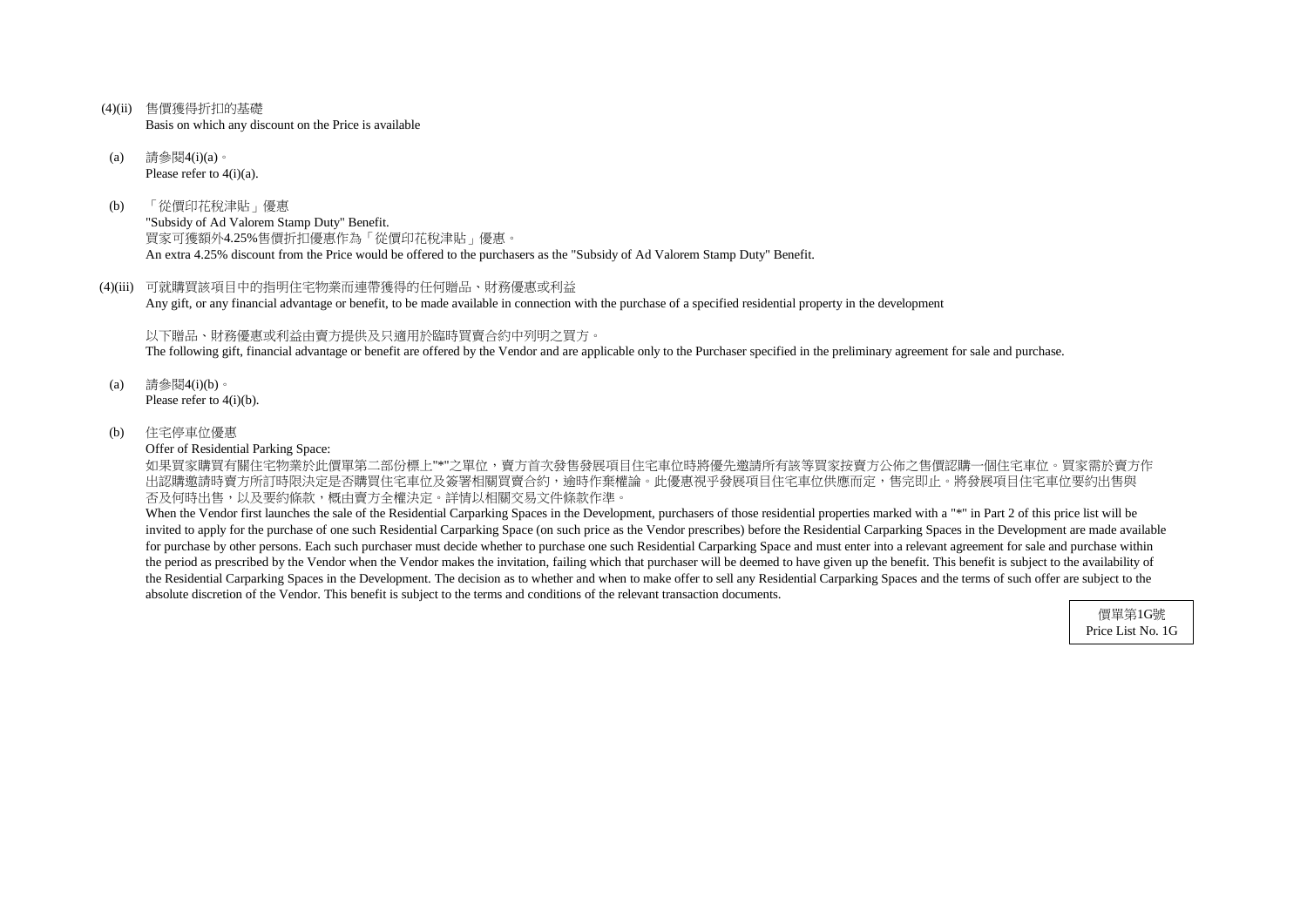#### (c) 為於B2層商舖優惠

### Offer of Shop on B2/F

is as follows: Purchasers will be invited to apply for the purchase of one Shop on B2/F, the priority of purchase will be according to the sequence of specified unit sold in this Price List. The Price of each such Shop

買家可按於本價單售出的指明住宅單位先後次序揀選及購買本項目為於B2層商舖一個,商舖售價如下:

買家需於賣方作出認購邀請時賣方所訂時限決定是否購買商舖及簽署相關買賣合約,逾時作棄權論。此優惠視乎發展項目商舖供應而定,售完即止。將發展項目的商舖要約出售 與否及何時出售,以及要約條款,概由賣方全權決定。詳情以相關交易文件條款作準。

Each such purchaser must decide whether to purchase one such Shop and must enter into a relevant agreement for sale and purchase within the period as prescribed the Vendor when the Vendor makes the invitation, failing which that purchaser will be deemed to have given up the benefit. This benefit is subject to the availability of the Shops in the Development. The decision as to whether and when to make offer to sell any Shops and the terms of such offer are subject to the absolute discretion of the Vendor. This benefit is subject to the terms and conditions of the relevant transaction documents.

# 1. 如買方選用賣方指定之代表律師作為買方之代表律師處理其買賣合約及轉讓契,賣方同意為買方支付買賣合約及轉讓契兩項法律文件之律師費用(不包括雜費,雜費須由 買方支付)。

2. 如買方選擇另聘代表律師為買方之代表律師處理其買賣合約及轉讓契,買賣雙方須各自負責其有關買賣合約及轉讓契兩項法律文件之律師費用及雜費。 If the Purchaser chooses to instruct his/her own solicitors to act for him/her in relation to the agreement for sale and purchase and the assignment, each of the Vendor and Purchaser shall pay his/her own solicitors' legal fees and disbursements in respect of the agreement for sale and purchase and the assignment.

### (4)(iv) 誰人負責支付買賣該項目中的指明住宅物業的有關律師費及印花稅

Who is liable to pay the solicitors' fees and stamp duty in connection with the sale and purchase of a specified residential property in the development

| Floor          | Shop | Price       | Floor          | Shop | Price    |
|----------------|------|-------------|----------------|------|----------|
| 樓層             | 商鋪   | 售價          | 樓層             | 商鋪   | 售價       |
|                | 9    | HK\$338,000 |                | 27   | HK\$280, |
|                | 13   | HK\$338,000 | B <sub>2</sub> | 30   | HK\$280, |
| B <sub>2</sub> | 15   | HK\$338,000 |                | 32   | HK\$280, |
|                | 23   | HK\$388,000 |                |      |          |
|                | 25   | HK\$388,000 |                |      |          |
|                | 26   | HK\$280,000 |                |      |          |

| hop | Price       | Floor          | Shop | Price       |
|-----|-------------|----------------|------|-------------|
| 鋪铺  | 售價          | 樓層             | 商舖   | 售價          |
| q   | HK\$338,000 |                | 27   | HK\$280,000 |
| 13  | HK\$338,000 | B <sub>2</sub> | 30   | HK\$280,000 |
| 15  | HK\$338,000 |                | 32   | HK\$280,000 |

If the Purchaser appoints the Vendor's solicitors to act for him/her in relation to the agreement for sale and purchase and the assignment, the Vendor agrees to bear the Purchaser's legal cost of the agreement for sale and purchase and the assignment (excluding the disbursements which shall be paid by the Purchaser).

# 3. 買方須支付一概有關臨時買賣合約、買賣合約及轉讓契之印花稅(包括但不限於任何買方提名書或轉售的印花稅、任何從價印花稅、額外印花稅、買家印花稅及任何與過期 繳付任何印花稅的有關罰款、利息及附加費用)。

All stamp duty on the preliminary agreement for sale and purchase, the agreement for sale and purchase and the assignment (including but not limited to any stamp duty on any nomination or sub-sale, any ad valorem stamp duty, special stamp duty, buyer's stamp duty and any penalty, interest and surcharge, etc. for late payment of any stamp duty) will be borne by the Purchaser.